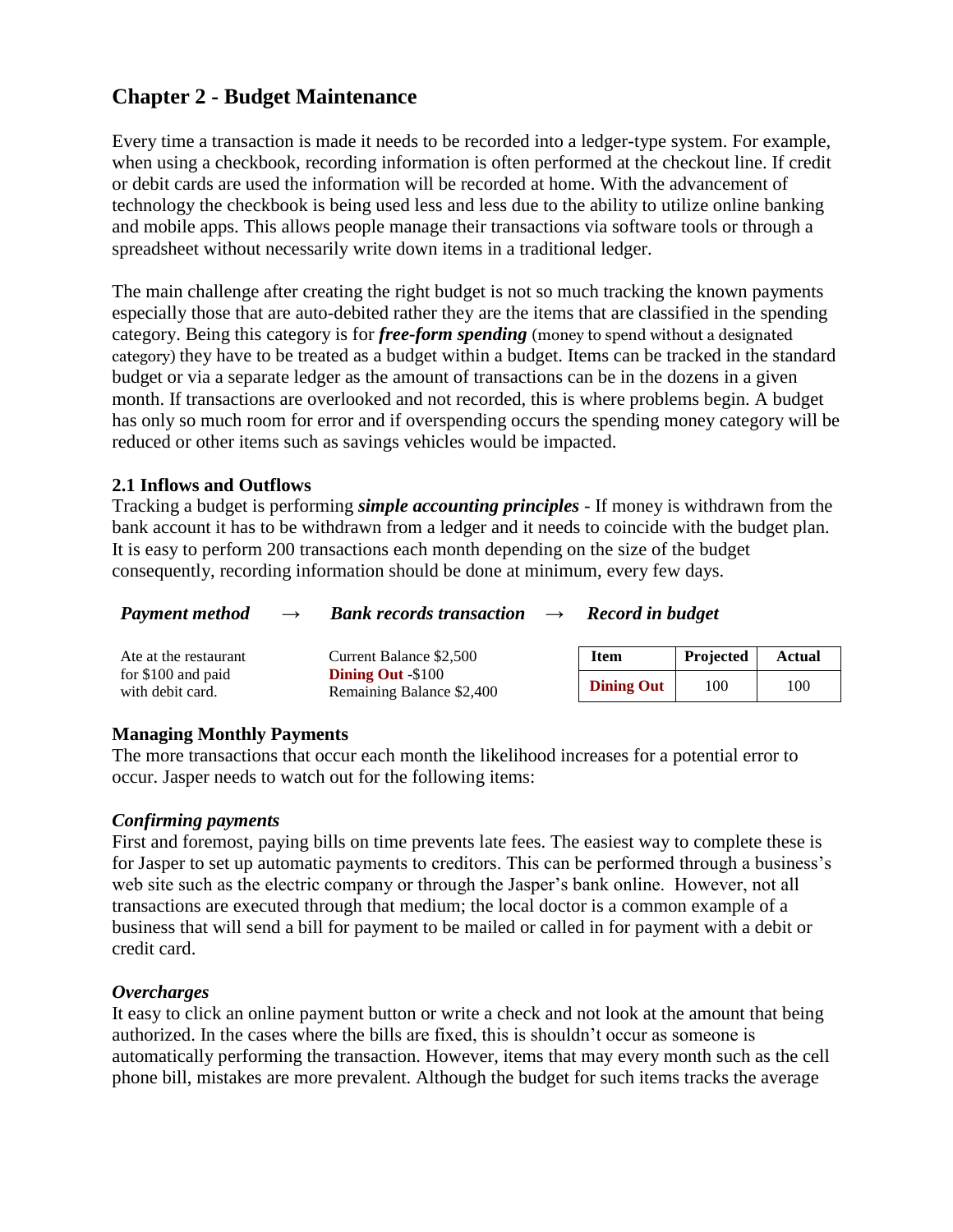amounts, before Jasper pays anyone he should validate the budget list to align it with the information on the bills and then investigate any discrepancies.

#### *Items over and under the Projected Amount*

A positive thing to watch out for are for items that didn't cost as much as the budget projected. These items can vary depending in the budget plan namely gasoline, utility bills and groceries. If items are under budget, it leaves more money under the cap to spend. On the flipside, items can come in over the projected amount which is a main reason for the Supplemental account to house money that is under project and to pay into the budget when items are over the project amount. The expenses that should be binned to Supplemental for service items such as utilities and cell phone and cable rather than items where the spending is optional where spending can be directly decided on by Jasper. Examples of this include dining out and groceries; he doesn't have to eat out or he can curb spending on groceries as he wishes.

# **2.2 Adding the Tracking Columns**

When tracking all of this information a *Projected* column needs to be added which is the "budgeted" amounts. In addition, a *Remain* column has been added that tracks shortages and overages.

| <b>Bill Name</b> | <b>Project</b> | <b>Actual</b> | <b>Remain</b> |
|------------------|----------------|---------------|---------------|
| Dining Out       | $00^{\circ}$   | 65            | $-35$         |
| Groceries        | 85             |               | -5            |
| Phone Bill       | 85             | 90            | $+5$          |
| Total            |                | 235           | $+35$         |

At this point Jasper's budget spreadsheet is shaping up as every transaction will be recorded properly however, the last item that needs attention is managing the Spending money which is at \$703. The most comprehensive method to manage the spending money is to create a separate spreadsheet to track the \$703. (Some software programs can perform this task as well) The simple rule is that if an expense is not on the master budget list, then it is considered a spending item. Every time a transaction is made, it is recorded against the \$703 to keep a running total of what's left until it reaches a zero balance. Executing this is a matter of recording all of the items under \$703 cell and from there the software program perform the subtractions.

| <b>Leftovers</b>       | <b>Amount</b> |
|------------------------|---------------|
| <b>Spending Money</b>  | 703           |
| <b>Flowers</b>         | $-52$         |
| <b>Baseball Game</b>   | $-75$         |
| Car Wash               | -8            |
| <b>Current Balance</b> | 568           |

The drawback to this plan is tracking the transactions can be cumbersome as it is a budget within a budget. Some people like to track transactions for the entire budget to know where money is being allocated to. For example, tracking dining out habits may reveal information that may lead to a change in that spending. Often when looking a year's worth of spending it will prompt change in the budgeting choices which is the benefit of the tracking exercise. If Jasper chooses not to track the spending habits then a separate ledger is not necessary. Therefore, sticking to the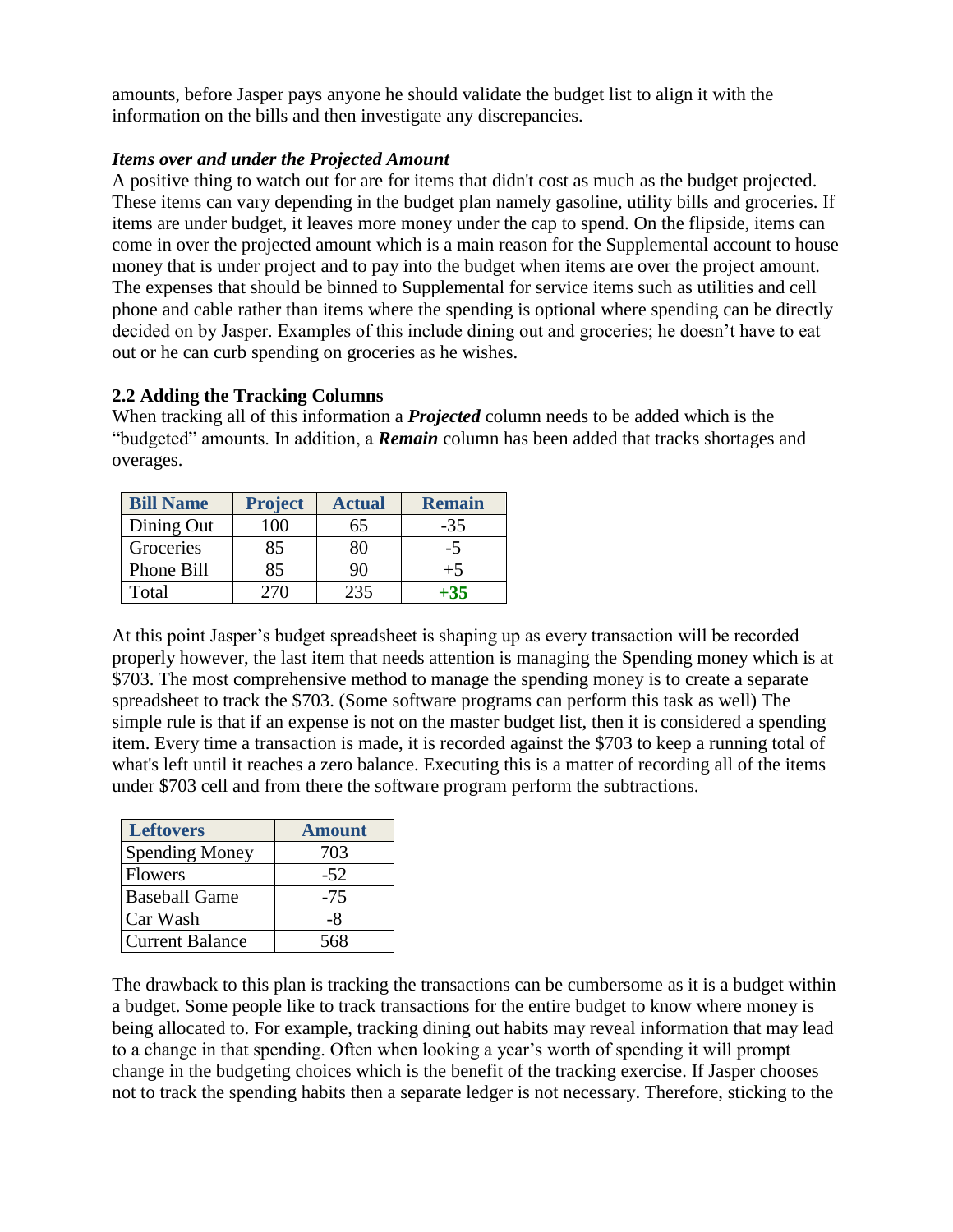same criteria, that if an item is not on the master list then it is a leftover item, simply subtract money as it comes out. Then using the *Remain* column will reveal cash availability. So from the withdrawals from TABLE XX the *Flowers are at \$52, Baseball Game \$75 and Car Wash \$8,*  equaling a total of \$135 which will simply be added to the actual column.

| <b>Item</b>         | <b>Project</b> | <b>Actual</b> | <b>Remain</b> | <b>Due</b> | <b>Sent</b> | <b>Posted</b> | <b>Check/Receipt</b> |
|---------------------|----------------|---------------|---------------|------------|-------------|---------------|----------------------|
| Mortgage/Rent       | \$861          | \$861         | \$0           | 8/15       | 8/1         | 8/8           | X32S                 |
| Spending            | \$703          | \$135         | \$568         | N/A        | N/A         | N/A           | N/A                  |
| <b>Student Loan</b> | \$300          | \$300         | \$0           | 8/15       | 8/5         | 8/6           | 125                  |

# **2.3 Tracking Bills with the Credit Card**

One of the most dangerous things when managing a budget is when paying expenses with a credit card. Mistreat it and feeling its negative effects can last for months to years. Using a credit card it can as be beneficial for many reasons. One is that credit card companies are generally flexible about removing mistakes or items on the card that were not intended to be there. This may arise when a company charged for something that wasn't authorized or the card was lost and someone ran up charges. Another reason is that companies offer rewards to customers in the form of discounts for services in addition to cash back cards on based on percentage of purchases or cards that offer airline miles for travel.

When it comes to paying bills with a credit card, it requires extreme discipline for when it is used money is added to that balance whereas with a debit card the money is withdrawn immediately. When paying for expenses by way of credit card it requires an additional line to be added to the budget. When a transaction is recorded on the credit card the affected line items in the budget are treated as normal in terms of the amounts applied to it meaning if \$100 was applied on the credit card for the Spending money category it needs to be reduced by \$100. At the same time the "Credit Card" line item increases and becomes a payable bill. This balances out the inflow and outflow. Therefore, when the numbers are modified, they're considered as a *"wash"* (when a transaction is balanced out with a credit and debit therefore, does not affect the Gain/Loss in the budget). In the table below, the leftovers had \$100 applied to it as well as the car payment and child care at \$300 respectively. From there the actual column is modified and the \$700 is pushed to the Credit Card column.

| <b>Bill Name</b>    | <b>Project</b> | <b>Actual</b> | <b>Remain</b> | <b>Due Date</b> | <b>Sent</b> | <b>Posted</b> |  |
|---------------------|----------------|---------------|---------------|-----------------|-------------|---------------|--|
| Spending            | \$703          | \$100         | \$603         | 8/1             | 7/30        | Credit card   |  |
| <b>Student Loan</b> | \$300          | \$300         | \$0           | 8/8             | 8/5         | Credit card   |  |
| Child Care          | \$300          | \$300         | \$0           | 8/3             | 8/2         | Credit card   |  |
|                     |                |               |               |                 |             |               |  |
| <b>Bill Name</b>    | <b>Project</b> | <b>Actual</b> | <b>Remain</b> | <b>Due Date</b> | <b>Sent</b> | <b>Posted</b> |  |
| Credit Card         | \$700          | \$0           | \$700         | 8/1             | 7/30        | 8/1           |  |

The Project column for the credit card is really a running total due to the fact determining a fixed amount each month is difficult to predict. The actual column is what has been paid at the given moment because more than one payment may be applied during a month.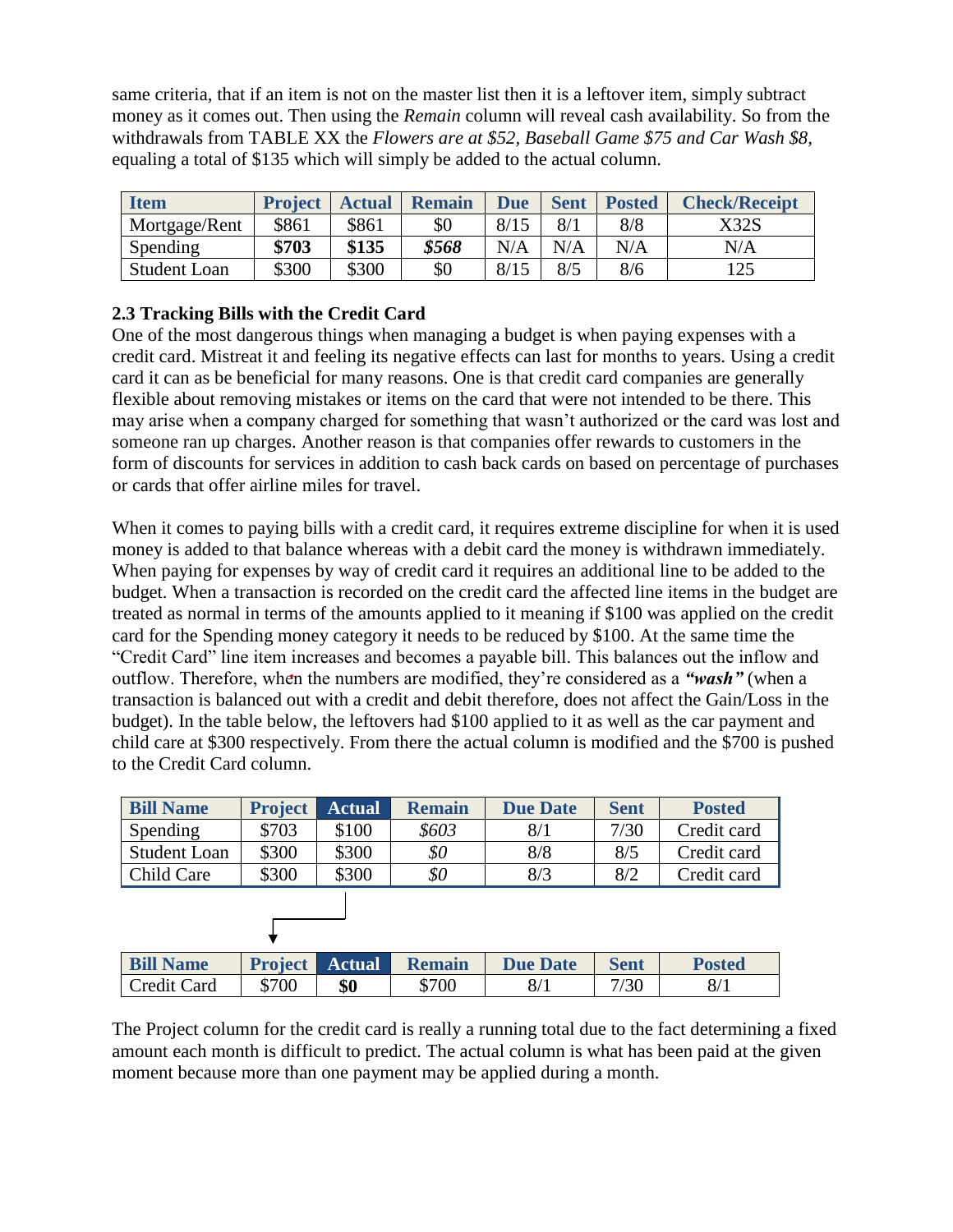# **2.4 Managing Bill Due Dates**

Like many things constructing a plan on a paper is not always what occurs when practicing it. With budgeting it is not always as cut and dry when explained in book-form. Jasper's budget scenario is based on receiving checks on a biweekly basis however, when paying bills situations may arise when there is more money due than income that has been received. To manage this, Jasper needs to perform a deep dive to assess when bills are actually due to manage cash flow.

| <b>Bill Name</b>           | <b>Amount</b>     | <b>Due Date</b> |
|----------------------------|-------------------|-----------------|
| Mortgage/Rent              | \$861             | 8/1             |
| Spending                   | \$703             | N/A             |
| <b>Credit Card</b>         | \$0               | 8/23            |
| <b>Student Loan</b>        | \$300             | 8/15            |
| Child Care                 | \$300             | 8/3             |
| Groceries                  | \$250             | N/A             |
| Cable Bill                 | \$115             | 8/15            |
| Cell Phone                 | $\overline{$}115$ | 8/1             |
| Auto Insurance             | \$105             | 8/1             |
| Dining Out                 | \$100             | 8/1             |
| Gasoline/Transit           | \$85              | 8/1             |
| Furniture (financed)       | \$65              | 8/1             |
| Bowling                    | \$55              | 8/1             |
| <b>Gas Utility</b>         | \$50              | 8/1             |
| <b>Electric Utility</b>    | \$50              | 8/1             |
| Credit Card (fin)          | \$50              | 8/1             |
| Home Phone                 | \$45              | 8/1             |
| Computer (no interest)     | \$33              | 8/1             |
| <b>Health Club</b>         | \$30              | 8/1             |
| <b>Doctor Appointments</b> | \$30              | 8/1             |
| Memberships                | \$26              | N/A             |
| Hair Cut                   | \$25              | N/A             |
| Life Insurance             | \$10              | N/A             |
| <b>Supplement</b>          |                   |                 |
| <b>Trash Service</b>       | \$15              | N/A             |
| <b>Vitamins</b>            | \$10              | N/A             |
| Oil Change                 | \$10              | N/A             |
| <b>Other</b>               |                   |                 |
| <b>Emergency Fund</b>      | \$460             | N/A             |
| Savings                    | \$200             | N/A             |
| Miscellaneous              | \$165             | N/A             |
| Rainy Day                  | \$115             | N/A             |
| College Fund               | \$100             | N/A             |

On the whole bills are due at various times during the month. In Jasper's case this the budget states a total of \$1,974 in bills are due (not including Spending money) on 8/1 and the take home pay is \$2,239 for the biweekly schedule. His next paycheck may not come before all of his bills are due which presents a problem.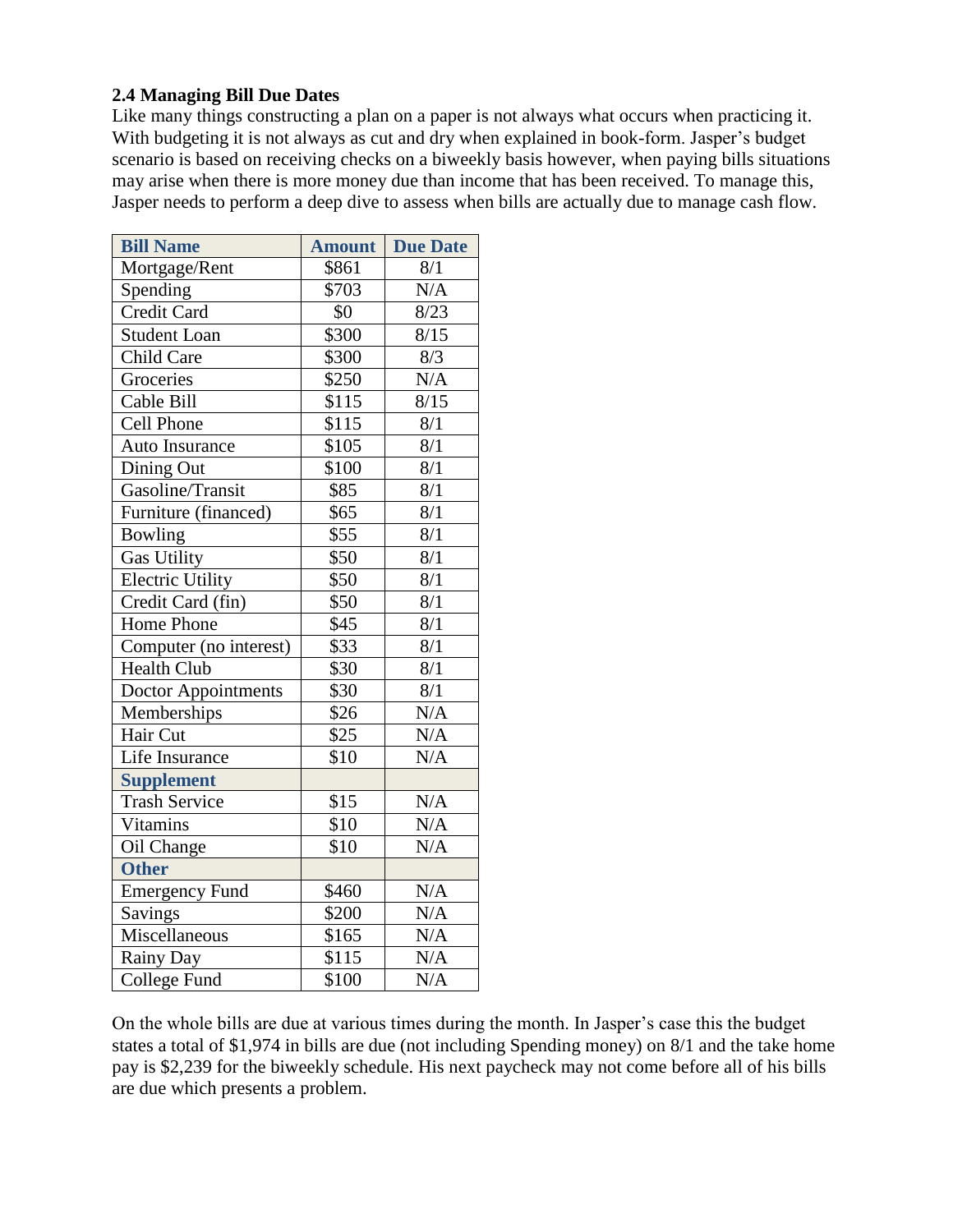# **(***For terms of this exercise, the Jasper's budget is taken from the premise that is created from scratch however, it is important to note when starting a budget some upfront cash flow may be required which my take away money slated for savings vehicles in order to have enough cash flow to pay expenses)*

The best way to mitigate this is to know when the bills are actually due. For example, it is standard in the industry that mortgage payments are due on the first of the month yet it is not considered late until the  $16<sup>th</sup>$  of each month. That would free up \$861 or 31.4% (\$861/\$2,735) of his income to pay off other bills. The key is to read the billing statements to be accurate as shown in the figure below that reveals when the payment is considered late.

| <b>ABC Child Care</b><br>Service from Jan $1^{st}$ to Jan $31^{st}$ |                 | Today's Date: February 6, 2012 |               |  |
|---------------------------------------------------------------------|-----------------|--------------------------------|---------------|--|
| <b>DESCRIPTION</b>                                                  | <b>DUE DATE</b> | <b>LATE FEE AFTER</b>          | <b>AMOUNT</b> |  |
| Child Care                                                          | February 2nd    | February 12th                  | \$300         |  |

In the above figure the due date should be February  $2<sup>nd</sup>$  however, the actual time that it is considered late is February  $12<sup>th</sup>$ . It is common for many bills to be due at the beginning and ending of a month but it is not a standard. By performing this analysis it will leave breathing room for Jasper to maintain cash flow and reduce pressure of paying bills all at once. Additionally, all of his Supplemental and Savings vehicles total \$1,040 which can be paid at any time, as they technically have no due date.

# **2.5 Carry over Bills and Automatic Bill Pay**

Just about every bill has at least a week grace period before it is considered late. This is where utilizing online bill pay from the bank is an extremely useful tool. Rather than waiting for checks to clear in the mail, bills can be paid when desired. In the Figure above, the due date is February 2<sup>nd</sup> however, the budget calls for money through the end of the prior month (January) meaning cash will more than likely be depleted. Therefore, setting up a bill pay through the bank for as late as February 12<sup>th</sup> maintains cash flow. If cash flow is a problem another method to aid the effort is to pay the Supplemental items in arrears. This is acceptable as they don't have a due date. Seeing that cash is needed to pay the bills that have a due date in the current month, in the following month enough money will be available to pay those items off. In the bimonthly \$2,239 paycheck scenario, when the first check arrives, all of the Savings items can be paid from the prior month. In this scenario, the supplemental line items from the prior month have to be carried over to the new month. The caveat is that these carry over bills cannot go into more than one month otherwise this means the bills are not getting paid and savings are not accumulating.

| <b>Bill Name</b>      | Jan   | <b>Feb</b> |
|-----------------------|-------|------------|
| <b>Emergency Fund</b> | \$460 | \$920      |
| Savings               | \$200 | \$400      |
| Misc/Unforeseen       | \$165 | \$330      |
| Rainy Day             | \$115 | \$230      |
| College Fund          |       | \$200      |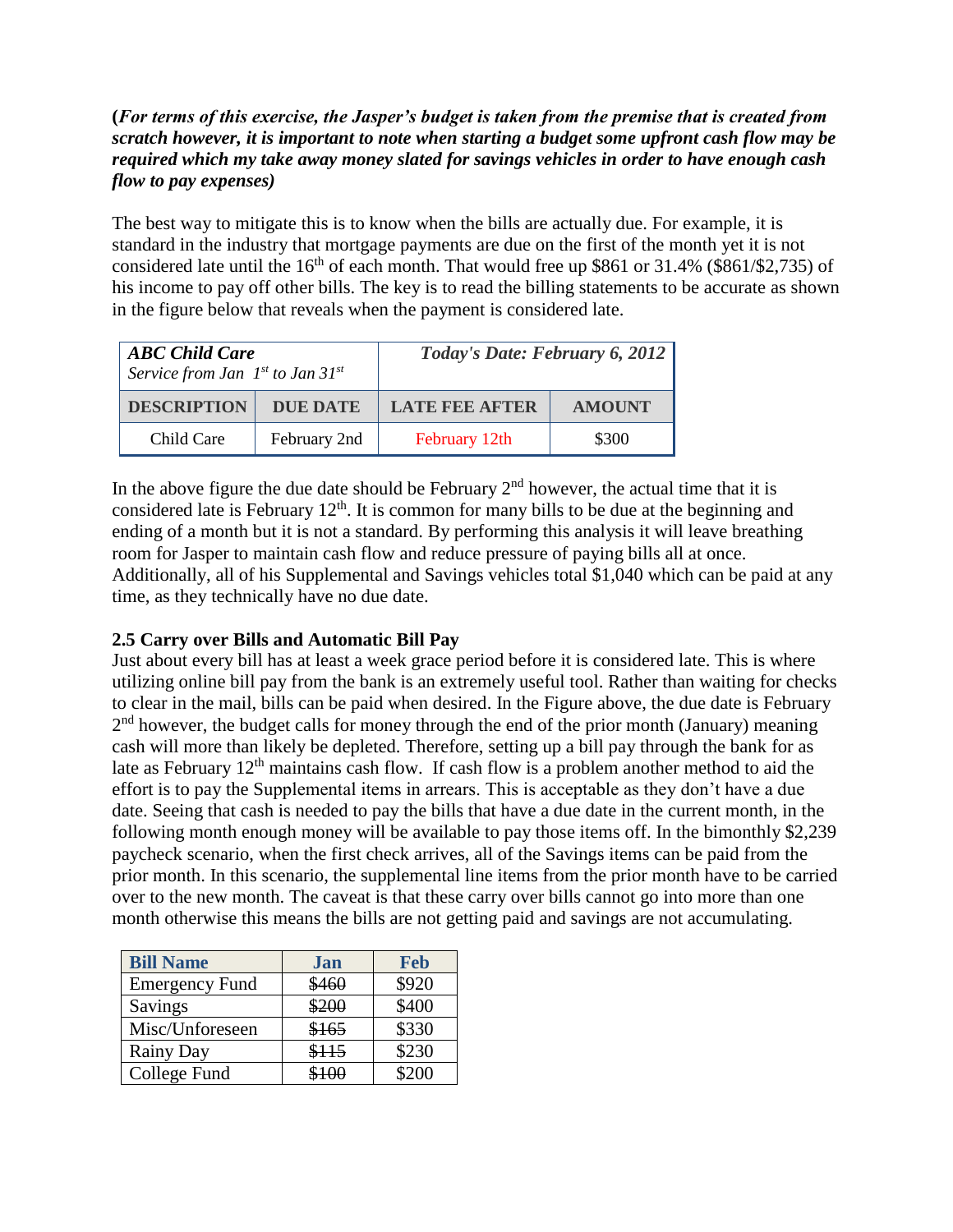### **2.6 The Master Budget List**

The most simplest and efficient method for maintaining the budget is to track income, transfer money between accounts and pay bills, through the Internet. All the information is at the fingertips. When auto payment is created for bill paying then there is no need for a "Sent" column in the budget, rather just a "Due" and "Paid" columns. (Checks appear online as well) Once all of the bills are in place then it is time keep the budget simple and to add the income and the expenses going for tracking. The Table below represents Jasper's complete budget made from scratch.

| <b>Bill Name</b>        | <b>Project</b>    | <b>Actual</b> | <b>Remain</b>    | <b>Due</b> | <b>Paid</b> | <b>Income</b>     |         |
|-------------------------|-------------------|---------------|------------------|------------|-------------|-------------------|---------|
| Mortgage/Rent           | \$861             |               | \$861            | 8/15       |             | Check 1           | \$2,239 |
| Spending                | \$703             |               | \$701            | N/A        | N/A         | Check 2           | \$2,239 |
| <b>Student Loan</b>     | \$300             |               | \$300            | 8/15       |             |                   |         |
| Child Care              | \$300             |               | \$300            | 8/3        |             | Income / Expenses |         |
| Groceries               | \$250             |               | \$250            | N/A        |             | To Deposit        | \$4,478 |
| Cable Bill              | \$115             |               | $\overline{$}30$ | 8/14       |             | In Account        | \$0     |
| <b>Cell Phone</b>       | \$115             |               | \$115            | 8/1        |             | Sub Total         | \$4,478 |
| Auto Insurance          | \$105             |               | \$105            | 8/8        |             | Remain            | \$4,478 |
| Dining Out              | \$100             |               | \$100            | N/A        | N/A         | Gain/Loss         | \$0     |
| Gas/Transit             | \$85              |               | \$85             | N/A        | N/A         |                   |         |
| Furniture (fin)         | \$65              |               | \$65             | 8/1        |             |                   |         |
| <b>Bowling</b>          | \$55              |               | \$55             | 8/12       |             |                   |         |
| Gas Utility             | \$50              |               | \$50             | 8/1        |             |                   |         |
| <b>Electric Utility</b> | \$50              |               | \$50             | 8/12       |             |                   |         |
| Credit Card (fin)       | \$50              |               | \$50             | 8/1        |             |                   |         |
| Home Phone              | \$45              |               | \$45             | 8/12       |             |                   |         |
| Computer (no int)       | \$33              |               | \$33             | 8/23       |             |                   |         |
| Health Club             | \$30              |               | \$30             | 8/11       |             |                   |         |
| Doctor Appts            | \$30              |               | \$30             | N/A        | N/A         |                   |         |
| Memberships             | \$26              |               | \$26             | N/A        | N/A         |                   |         |
| Hair Cut                | \$25              |               | $\overline{$}30$ | N/A        | N/A         |                   |         |
| Life Insurance          | \$10              |               | \$10             | N/A        | N/A         |                   |         |
| <b>Supplement</b>       |                   |               |                  |            |             |                   |         |
| <b>Trash Service</b>    | \$15              |               | \$15             | N/A        | N/A         |                   |         |
| <b>Vitamins</b>         | \$10              |               | \$10             | N/A        | N/A         |                   |         |
| Oil Change              | \$10              |               | \$10             | N/A        | N/A         |                   |         |
| <b>Other</b>            |                   |               |                  |            |             |                   |         |
| Emergency               | \$460             |               | \$460            | N/A        | N/A         |                   |         |
| Savings                 | $\overline{$}200$ |               | \$200            | N/A        | N/A         |                   |         |
| Miscellaneous           | \$165             |               | \$165            | N/A        | N/A         |                   |         |
| Rainy Day               | \$115             |               | \$115            | N/A        | N/A         |                   |         |
| College Fund            | \$100             |               | \$100            | N/A        | N/A         |                   |         |

The budget sheet Table below includes the Spending line item which has incurred transactions which are tracked in a separate spreadsheet. The actual reductions come from the Spending line item as a whole. Some prefer to *only* subtract money from Spending when a transaction *does not*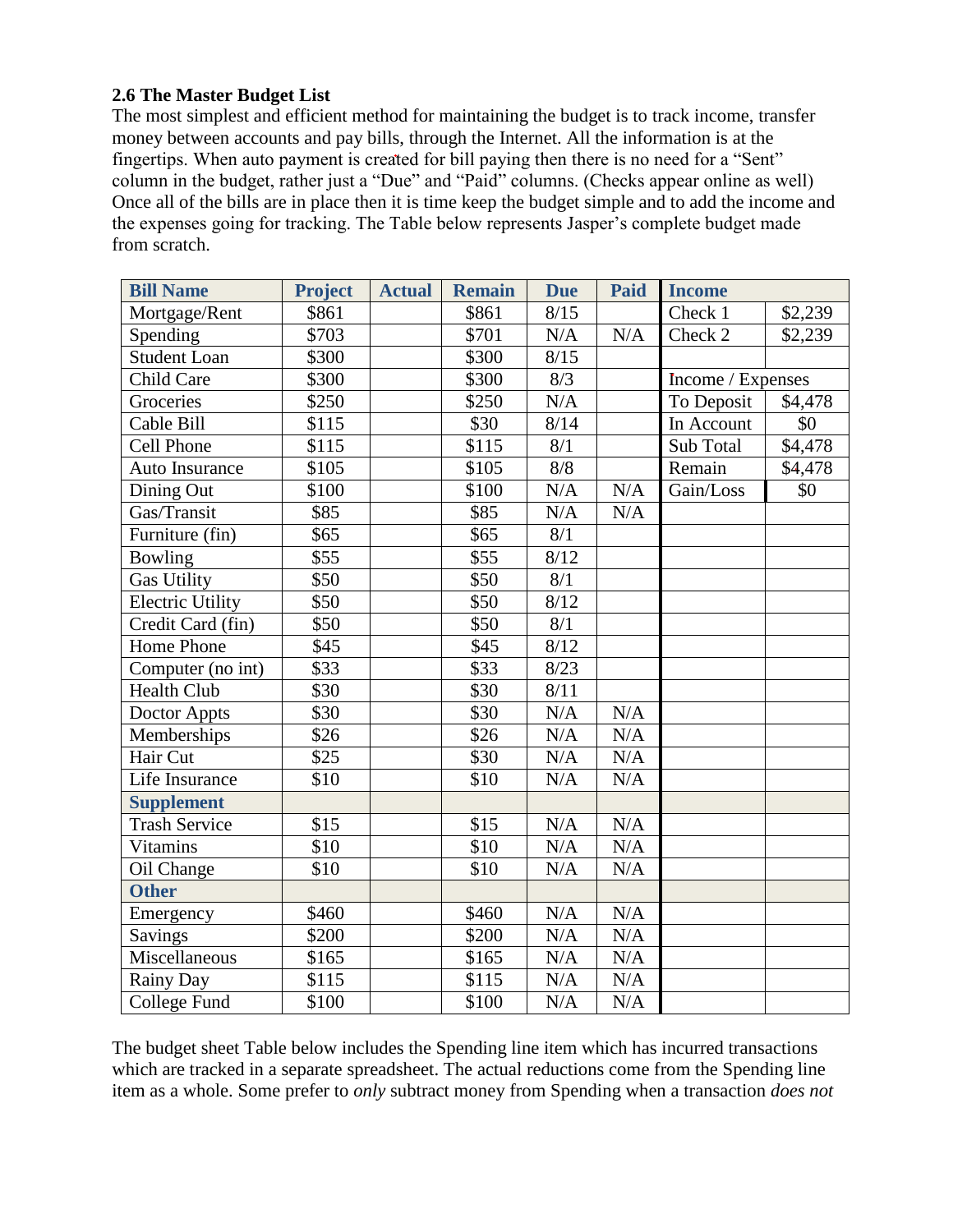*apply* to any item in the spreadsheet and do not create line items to representing the information. When tracking Spending items, the projected and actual columns are filled in simultaneously as these items are not based on projected amounts. Doing this it creates a *"wash"* (balances out the transaction where and does not affect the Gain/Loss in the budget).

| <b>Bill Name</b>                           | <b>Project</b>   | <b>Actual</b> | <b>Remain</b>     | <b>Due</b> | Paid      | <b>Income</b>     |              |
|--------------------------------------------|------------------|---------------|-------------------|------------|-----------|-------------------|--------------|
| Mortgage/Rent                              | \$861            |               | \$861             | 8/15       |           | Check 1           | $\mathbf{1}$ |
| $\overline{2}$<br>Spending                 | \$703            | \$135         | \$568             | N/A        | N/A       | Check 2           | \$2,239      |
| <b>Car Payment</b>                         | \$300            |               | \$300             | 8/15       |           | <b>Rebate Chk</b> | \$50         |
| Child Care                                 | \$300            |               | \$300             | 8/3        |           |                   |              |
| Groceries                                  | \$250            |               | \$250             | N/A        |           | Income / Expenses |              |
| <b>Cell Phone</b>                          | \$115            |               | \$115             | 8/1        |           | To Deposit        | \$2,289      |
| Auto Insurance                             | \$105            |               | \$105             | 8/8        |           | In Account        | \$2,014      |
| Dining Out                                 | \$100            |               | \$100             | N/A        |           | Sub Total         | \$4,303      |
| <b>Student Loan</b>                        | \$85             |               | \$85              | 8/15       |           | Remain            | \$4,273      |
| Gas/Transit                                | \$85             |               | \$85              | N/A        |           | Gain/Loss         | \$30         |
| Furniture (fin)                            | \$65             |               | \$65              | 8/1        |           |                   |              |
| Bowling<br>$\overline{\mathbf{3}}$         | \$55             | \$38          | \$17              | 8/1        | 8/1       |                   |              |
| <b>Gas Utility</b>                         | \$50             |               | \$5               | 8/1        |           |                   |              |
| <b>Electric Utility</b>                    | \$50             |               | \$8               | 8/1        |           |                   |              |
| Credit Card (fin)                          | \$50             |               | \$50              | 8/1        |           |                   |              |
| Home Phone                                 | \$45             | \$32          | \$13              | 8/12       | 8/12      |                   |              |
| Computer (fin)                             | \$33             |               | \$33              | 8/23       |           |                   |              |
| <b>Health Club</b>                         | \$30             |               | \$30              | 8/11       |           |                   |              |
| Doctor Appts                               | $\overline{$}30$ |               | \$30              | N/A        |           |                   |              |
| Cable Bill                                 | \$30             |               | \$30              | 8/14       |           |                   |              |
| Memberships                                | \$26             |               | \$26              | N/A        | N/A       |                   |              |
| Hair Cut                                   | \$25             |               | \$25              | $\rm N/A$  |           |                   |              |
| Life Insurance                             | \$10             |               | \$10              | N/A        | N/A       |                   |              |
| $\overline{\mathbf{4}}$<br><b>Contacts</b> | \$20             | \$20          | \$0               | 8/1        | 8/1       |                   |              |
| <b>Supplement</b>                          |                  |               |                   |            |           |                   |              |
| <b>Trash Service</b>                       | \$15             |               | \$15              | N/A        | N/A       |                   |              |
| Vitamins                                   | \$10             |               | \$10              | N/A        | N/A       |                   |              |
| Oil Change                                 | \$10             |               | \$10              | N/A        | N/A       |                   |              |
| <b>Other</b>                               |                  |               |                   |            |           |                   |              |
| Emergency                                  | \$460            |               | \$460             | N/A        | N/A       |                   |              |
| Savings                                    | \$200            |               | \$200             | N/A        | N/A       |                   |              |
| Miscellaneous                              | \$165            |               | \$165             | $\rm N/A$  | $\rm N/A$ |                   |              |
| Rainy Day                                  | \$115            |               | \$115             | N/A        | N/A       |                   |              |
| College Fund                               | \$100            |               | $\overline{$}100$ | N/A        | N/A       |                   |              |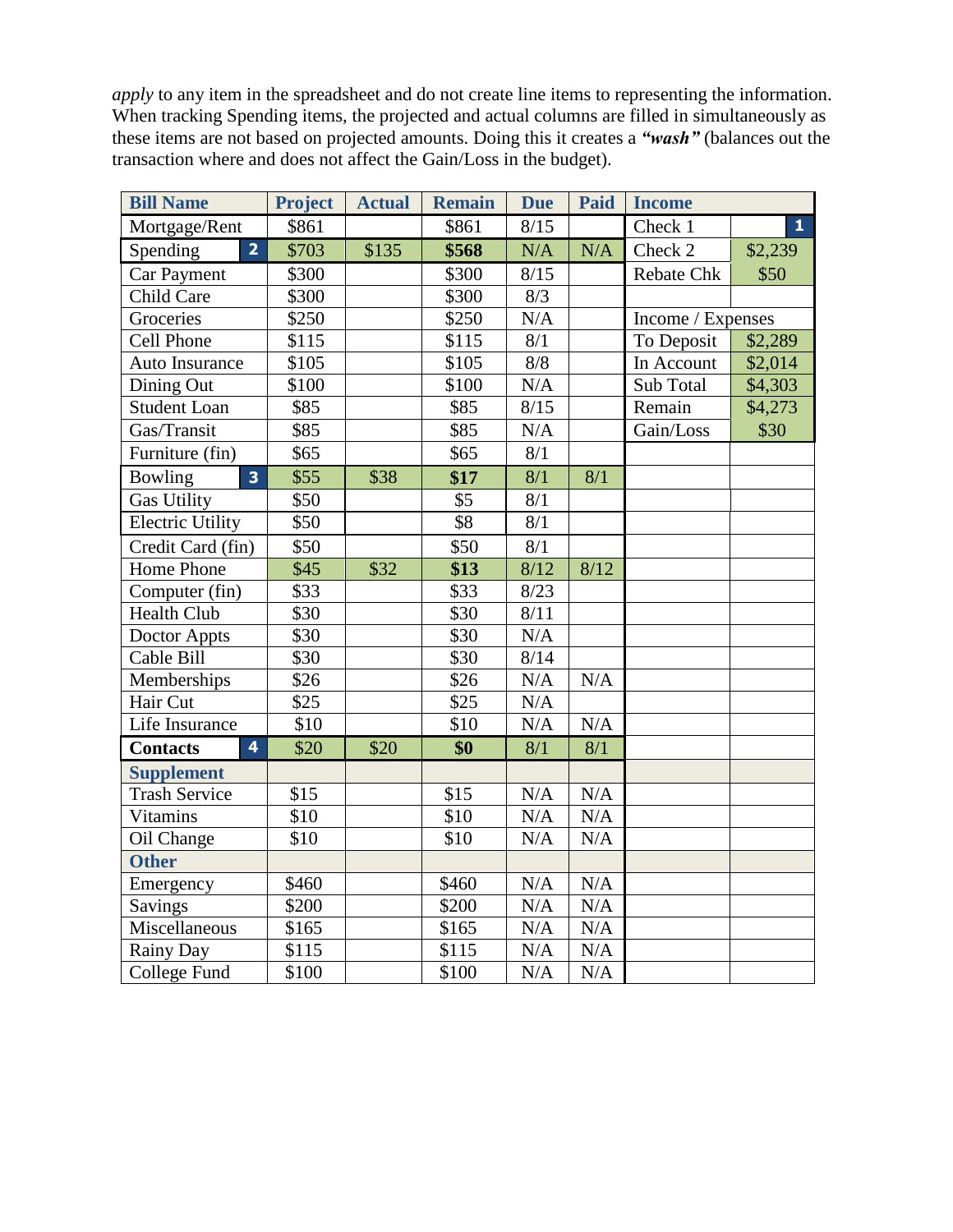#### **2.7 Inflow and Outflow Scenarios in the Budget**

It is important to note that unexpected items will appear often throughout a year as shown in Area 4 for the contact lenses. Simply adding a line to the spreadsheet will create tracking to follow payment for it or it can be absorbed by the Spending money, Miscellaneous or other bills come in under the projected amount. The following scenario for Areas 1-4 represents common undertakings that will occur during Jasper's monthly budgeting cycle.

| <b>Income</b>     |         |
|-------------------|---------|
| Check 1           | 1       |
| Check 2           | \$2,239 |
| Rebate Chk        | \$50    |
|                   |         |
| Income / Expenses |         |
| To Deposit        | \$2,289 |
| In Account        | \$2,014 |
| Sub Total         | \$4,303 |
| Remain            | \$4,273 |
| Gain/Loss         | \$30    |

#### **Area # 1**

| Check 1    |         | \$2,239 (Check 1) was added to the bank account |
|------------|---------|-------------------------------------------------|
| Check 2    | \$2,239 | Not received yet                                |
| Rebate Chk | \$50    | Rebate check added to the projected income      |

#### **Result:**

| Income / Expenses |         |                                                        |  |
|-------------------|---------|--------------------------------------------------------|--|
| To Deposit        | \$2,289 | To Deposit increases by \$50 which increases Sub Total |  |
| In Account        | \$2,239 | In Account increases from \$0 to \$2,239               |  |
| <b>Sub Total</b>  | \$4,528 | Sub Total increases from \$4,478 to \$4,528            |  |
| Remain            | \$4,478 | Remain column is unchanged                             |  |
| Gain/Loss         | \$50    | Increases by \$50                                      |  |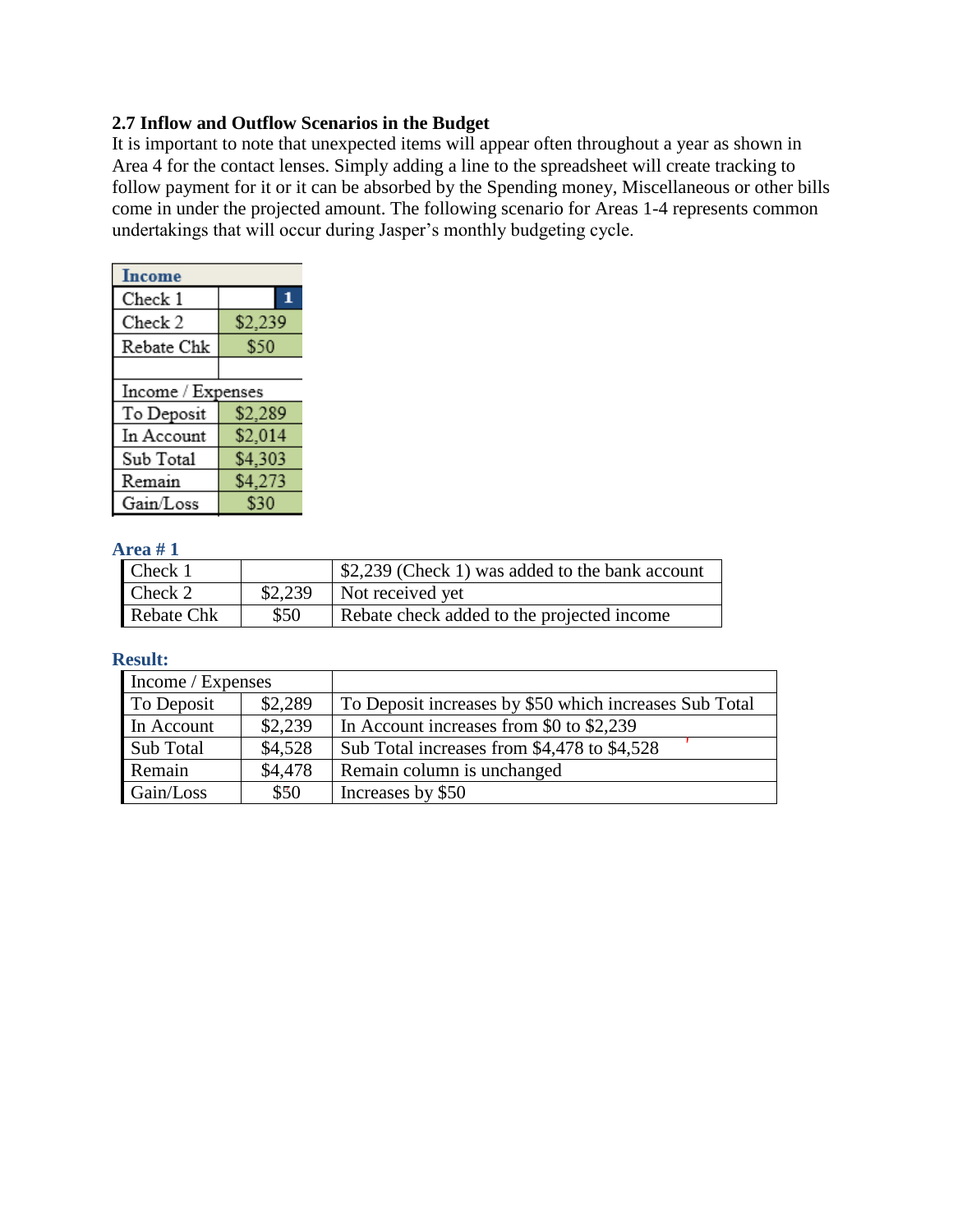| Spending         | 2 | \$703 | \$135 | \$568 |
|------------------|---|-------|-------|-------|
| Car Payment      |   | \$300 |       | \$300 |
| Child Care       |   | \$300 |       | \$300 |
| Groceries        |   | \$250 |       | \$250 |
| Cell Phone       |   | \$115 |       | \$115 |
| Auto Insurance   |   | \$105 |       | \$105 |
| Dining Out       |   | \$100 |       | \$100 |
| Student Loan     |   | \$85  |       | \$85  |
| Gas/Transit      |   | \$85  |       | \$85  |
| Furniture (fin)  |   | \$65  |       | \$65  |
| Bowling          | 3 | \$55  | \$38  | \$17  |
| Gas Utility      |   | \$50  |       | \$5   |
| Electric Utility |   | \$50  |       | \$8   |

### **Area # 2 & 3**

| Area $2$ – Spending         | \$135 withdrawn | A total of \$205 |  |
|-----------------------------|-----------------|------------------|--|
| Area $3$ - Bowling $(\$55)$ | \$38 withdrawn  | withdrawn        |  |
| Area 3 - Home Phone (\$45)  | \$32 withdrawn  |                  |  |

#### **Result:**

| Income / Expenses |         |                                                 |              |
|-------------------|---------|-------------------------------------------------|--------------|
| To Deposit        | \$2,289 | Unchanged                                       | In account   |
| In Account        | \$2,034 | In Account decreases from \$2,239 to \$2,034    | decreases by |
| Sub Total         | \$4,323 | Sub Total decreases from \$4,528 to \$4,323     | \$205 which  |
| Remain            | \$4,273 | Remain column decreases from \$4,478 to \$4,273 | balances the |
| Gain/Loss         | \$50    | Unchanged                                       | account      |

| `ontacts<br>۰ |
|---------------|
|---------------|

## **Area # 4**

| \$20 withdrawn<br>Contacts | _______ |  |
|----------------------------|---------|--|
|                            |         |  |

#### **Result:**

| Income / Expenses |         |                                              |                     |
|-------------------|---------|----------------------------------------------|---------------------|
| To Deposit        | \$2,289 | Unchanged                                    | Contacts were an    |
| In Account        | \$2,014 | In Account decreases from \$2,034 to \$2,014 | unexpected item     |
| Sub Total         | \$4,303 | Sub Total decreases from \$4,323 to \$4,303  | requiring another   |
| Remain            | \$4,283 | Remain column is unchanged                   | source to cover the |
| Gain/Loss         | \$30    | Reduced from \$50 to \$30                    | cost                |

In this scenario there was an additional \$50 due to the check rebate and so the additional funds available absorbed the contacts at \$20. The cells highlighted in green in areas 2, 3 & 4 reflect that these bills have been closed out for the month. At this juncture bowling, gas and electric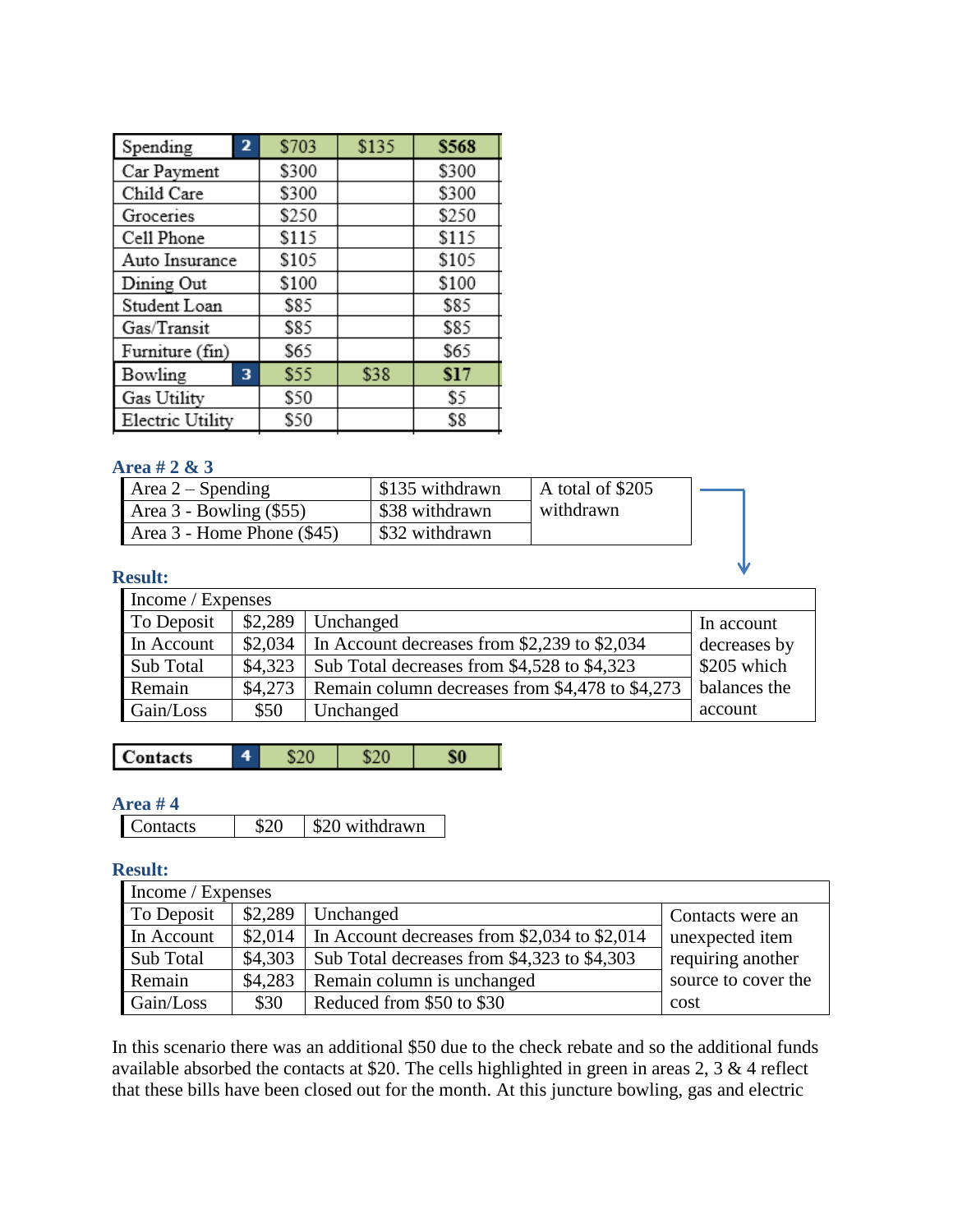utilities came in under budget at combined total of \$30. When all bills are paid for the entire month, the expenses that came under budget are free to use in any area or to spend freely.

# **2.8 Closing down a Month**

In this scenario Jasper's budget was actualized at a loss; the Miscellaneous category can be tapped into to offset this and balance the budget. In addition, any funds in the Miscellaneous category contained in the Supplemental account from a prior month are be available to pay for items as well. This is the antithesis of why the category exists. From here Jasper needs to analyze the areas that require attention to balance it.

| <b>Bill Name</b>        | <b>Project</b>   | <b>Actual</b>    | <b>Remain</b>   | <b>Due</b>       | Paid      | <b>Income</b>     |           |
|-------------------------|------------------|------------------|-----------------|------------------|-----------|-------------------|-----------|
| Mortgage/Rent           | \$861            | \$861            | \$0             | 8/15             | 8/15      | Check 1           |           |
| <b>Spending</b>         | \$703            | \$683            | \$20            | N/A              | N/A       | Check 2           |           |
| <b>Student Loan</b>     | \$300            | \$300            | \$0             | 8/15             | 8/15      | <b>Rebate Chk</b> |           |
| Child Care              | \$300            | \$425            | $-$ \$125       | 8/3              | 8/3       |                   |           |
| Groceries               | \$250            | \$250            | \$0             | N/A              | N/A       | Income / Expenses |           |
| Cable Bill              | \$115            | \$30             | \$0             | 8/14             | 8/14      | To Deposit        | \$0       |
| <b>Cell Phone</b>       | \$115            | \$0              | \$115           | 8/30             |           | In Account        | \$205     |
| Auto Insurance          | \$105            | \$105            | \$0             | 8/8              | 8/8       | Sub Total         | \$205     |
| Dining Out              | \$100            | \$100            | $\overline{50}$ | N/A              | N/A       | Remain            | \$330     |
| <b>Student Loan</b>     | \$85             | \$85             | \$0             | 8/15             | 8/15      | Gain/Loss         | $-$ \$125 |
| Gas/Transit             | \$85             | \$85             | \$0             | N/A              | N/A       |                   |           |
| Furniture (fin)         | \$65             | $\overline{$65}$ | $\overline{50}$ | $\overline{8/1}$ | 8/1       |                   |           |
| <b>Bowling</b>          | \$55             | \$38             | \$17            | 8/1              | 8/1       |                   |           |
| <b>Gas Utility</b>      | \$50             | \$50             | \$0             | 8/1              | 8/1       |                   |           |
| <b>Electric Utility</b> | \$50             | \$50             | \$0             | 8/1              | 8/1       |                   |           |
| Credit Card (fin)       | \$50             | $\overline{$}50$ | $\overline{50}$ | $\overline{8/1}$ | 8/1       |                   |           |
| <b>Home Phone</b>       | \$45             | $\sqrt{$32}$     | \$13            | 8/12             | 8/12      |                   |           |
| Computer (no int)       | \$33             | \$33             | \$0             | 8/23             | 8/23      |                   |           |
| <b>Health Club</b>      | \$30             | \$30             | \$0             | 8/11             | 8/11      |                   |           |
| Doctor Appts            | \$30             | \$30             | \$0             | N/A              | N/A       |                   |           |
| Memberships             | \$26             | \$26             | \$0             | N/A              | N/A       |                   |           |
| Hair Cut                | $\overline{$}25$ | $\overline{$}25$ | $\overline{$}0$ | N/A              | N/A       |                   |           |
| Contacts                | \$20             | \$20             | \$0             | 8/1              | 8/1       |                   |           |
| Life Insurance          | \$10             | \$10             | $\overline{50}$ | N/A              | N/A       |                   |           |
| <b>Supplement</b>       |                  |                  |                 |                  |           |                   |           |
| <b>Trash Service</b>    | \$15             | \$15             | \$0             | N/A              | N/A       |                   |           |
| <b>Vitamins</b>         | \$10             | \$10             | \$0             | N/A              | N/A       |                   |           |
| Oil Change              | \$10             | \$10             | \$0             | N/A              | N/A       |                   |           |
| <b>Other</b>            |                  |                  |                 |                  |           |                   |           |
| Emergency               | \$460            | \$460            | \$0             | N/A              | N/A       |                   |           |
| Savings                 | \$200            | \$200            | $\overline{50}$ | N/A              | N/A       |                   |           |
| <b>Miscellaneous</b>    | \$165            | \$0              | \$165           | N/A              | $\rm N/A$ |                   |           |
| Rainy Day               | \$115            | \$115            | \$0             | N/A              | N/A       |                   |           |
| College Fund            | \$100            | \$100            | \$0             | N/A              | N/A       |                   |           |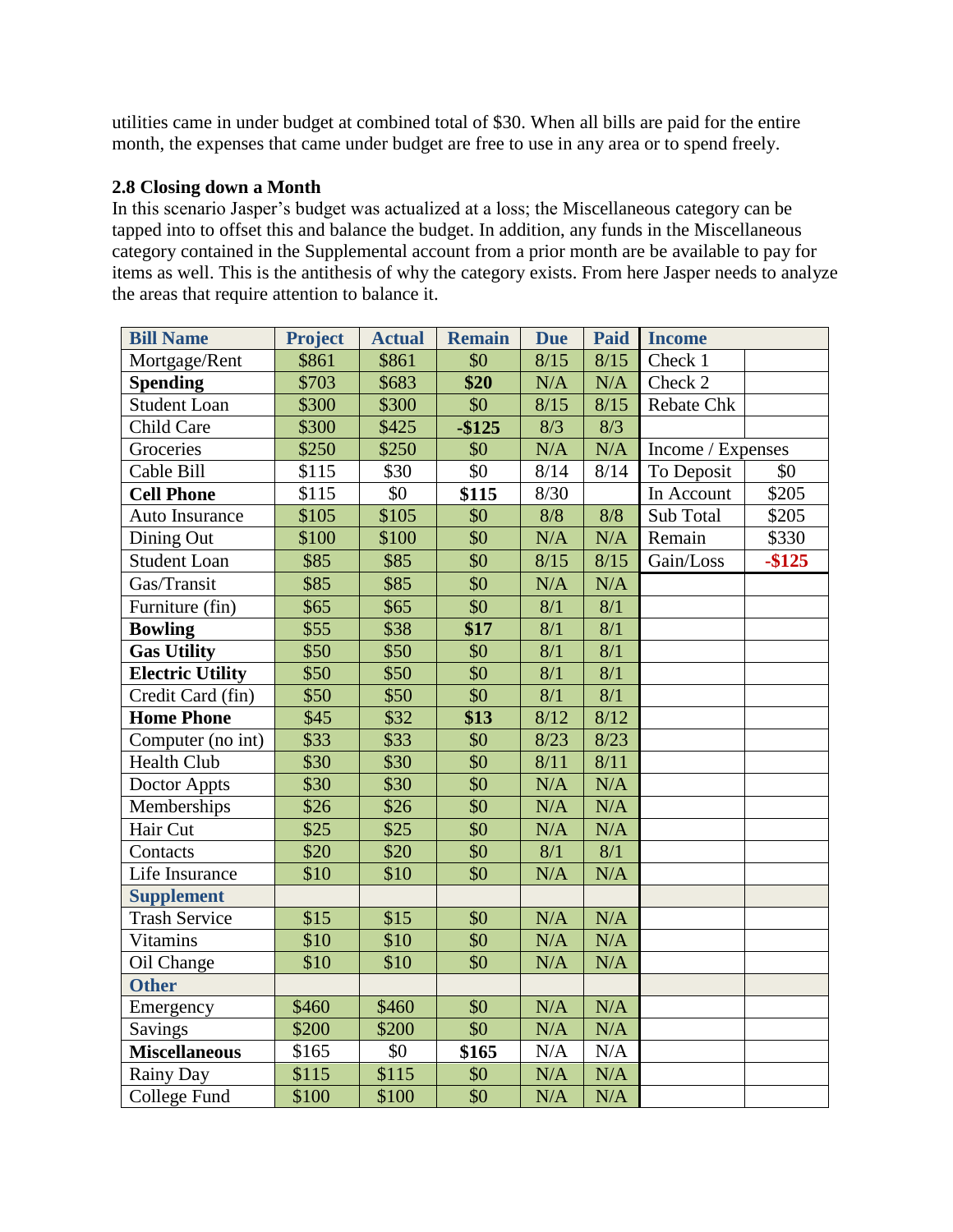As the budget has neared the end of the month the Child Care is over budget, Bowling and Home Phone are under budget, Spending has a surplus, the Cell Phone is not paid yet and the Miscellaneous category has not been paid to the Supplemental account. At this point Jasper finds out that Child Care is coming in over budget by \$125.

| <b>Bill Name</b> | <b>Project</b> | <b>Actual</b> | <b>Remain</b> | <b>Income</b> / Expenses |       |
|------------------|----------------|---------------|---------------|--------------------------|-------|
| Leftovers        | \$703          | \$683         | \$20          | To Deposit               | \$0   |
| Child Care       | \$300          | \$0           | \$300         | In Account               | \$630 |
| Cell Phone       | \$115          | \$0           | \$115         | Sub Total                | \$630 |
| Bowling          | \$55           | \$38          | \$17          | Remain                   | \$630 |
| Home Phone       | \$45           | \$32          | \$13          | Gain/Loss                | \$0   |
| Miscellaneous    | \$165          | \$0           | \$165         |                          |       |

Accounting for the Child Care payment results in  $$630 - $425 = $205$  in the bank account showing a loss of \$125. So how is this mitigated?

| <b>Bill Name</b> | <b>Project</b> | <b>Actual</b> | <b>Remain</b> | <b>Income / Expenses</b> |           |
|------------------|----------------|---------------|---------------|--------------------------|-----------|
| Leftovers        | \$703          | \$683         | \$20          | To Deposit               | \$0       |
| Child Care       | \$425          | \$425         | \$0           | In Account               | \$205     |
| Cell Phone       | \$115          | \$0           | \$115         | Sub Total                | \$205     |
| <b>Bowling</b>   | \$55           | \$38          | \$17          | Remain                   | \$330     |
| Home Phone       | \$45           | \$32          | \$13          | Gain/Loss                | $-$ \$125 |
| Miscellaneous    | \$165          | \$0           | \$165         |                          |           |

The solution to balancing the budget is to draw from items that were under budget and from the Miscellaneous category.

- **First: disregard the Cell Phone category as that bill has not been paid and money for that is baked into the budget.**
- **Second: Leftovers, Bowling, and Home Phone equate to \$50 to pay toward Child Care so by changing the Actual column to match the Project column it leaves them with Remain at \$0.**

**Third: draw \$75 from Miscellaneous to reach the \$125 goal for Child Care.**

**Fourth: the remaining \$90 from Miscellaneous will be transferred to the Supplemental account leaving \$115 for the Cell Phone which is transferred to Jasper's next month's budget.**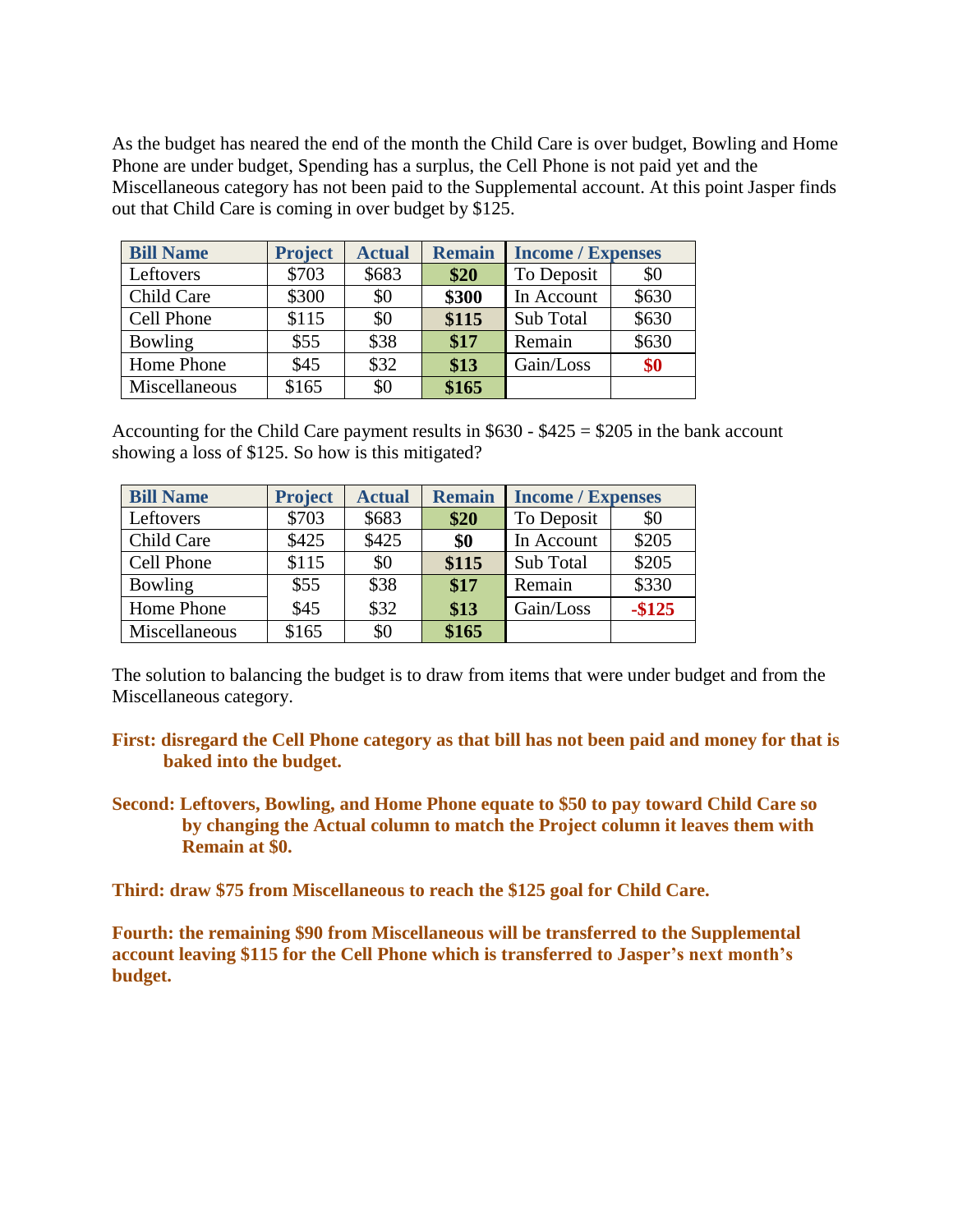| <b>Bill Name</b>        | <b>Project</b> | <b>Actual</b> | <b>Remain</b> | <b>Income</b> / Expenses |       |  |
|-------------------------|----------------|---------------|---------------|--------------------------|-------|--|
| Leftovers               | \$703          | \$703         | \$0           | To Deposit               | \$0   |  |
| <b>Bowling</b>          | \$55           | \$55          | \$0           | In Account               | \$205 |  |
| <b>Gas Utility</b>      | \$50           | \$50          | \$0           | Sub Total                | \$205 |  |
| <b>Electric Utility</b> | \$50           | \$50          | \$0           | Remain                   | \$205 |  |
| Child Care              | \$300          | \$425         | $-$125$       | Gain/Loss                | \$0   |  |
| Cell Phone              | \$115          | \$0           | \$115         |                          |       |  |
| Miscellaneous           | \$165          | \$75          | \$90          |                          |       |  |

| <b>Bill Name</b>        | <b>Project</b>    | <b>Actual</b>   | <b>Remain</b>    | <b>Due</b> | <b>Paid</b> | <b>Income</b>          |         |
|-------------------------|-------------------|-----------------|------------------|------------|-------------|------------------------|---------|
| Mortgage/Rent           | \$861             | \$0             | \$861            | 8/15       | 8/15        | Check 1                | \$2,239 |
| Leftovers               | \$703             | \$0             | \$701            | N/A        | N/A         | Check 2                | \$2,239 |
| <b>Student Loan</b>     | \$300             | \$0             | \$300            | 8/15       | 8/15        |                        |         |
| Child Care              | \$300             | \$0             | \$300            | 8/3        | 8/3         |                        |         |
| Groceries               | \$250             | \$0             | \$250            | N/A        | N/A         | Income / Expenses      |         |
| Cable Bill              | \$115             | $\overline{50}$ | \$115            | 8/14       | 8/14        |                        |         |
| <b>Cell Phone</b>       | \$230             | \$0             | \$230            | 8/30       |             | To Deposit             | \$4,478 |
| Auto Insurance          | \$105             | \$0             | \$105            | 8/8        | 8/8         | In Account             | \$115   |
| Dining Out              | \$100             | \$0             | \$100            | N/A        | N/A         | Sub Total              | \$4,593 |
| Gas/Transit             | \$85              | \$0             | \$85             | N/A        | N/A         | Remain                 | \$0     |
| Furniture (fin)         | \$65              | \$0             | \$65             | 8/1        | 8/1         | Gain/Loss              | \$0     |
| Bowling                 | \$55              | \$0             | \$55             | 8/1        | 8/1         |                        |         |
| <b>Gas Utility</b>      | \$50              | \$0             | \$50             | 8/1        | 8/1         | In Account is \$115    |         |
| <b>Electric Utility</b> | \$50              | \$0             | $\overline{$}50$ | 8/1        | 8/1         | higher as with the     |         |
| Credit Card (fin)       | $\overline{\$}50$ | \$0             | \$50             | 8/1        | 8/1         | Cell Phone at \$230 to |         |
| <b>Home Phone</b>       | \$45              | \$0             | \$45             | 8/12       | 8/12        | balance the budget     |         |
| Computer (no int)       | \$33              | \$0             | \$33             | 8/23       | 8/23        |                        |         |
| <b>Health Club</b>      | $\overline{$}30$  | \$0             | \$30             | 8/11       | 8/11        |                        |         |
| Doctor Appts            | \$30              | \$0             | \$30             | N/A        | N/A         |                        |         |
| Memberships             | \$26              | \$0             | \$26             | N/A        | N/A         |                        |         |
| Hair Cut                | \$25              | $\overline{50}$ | $\overline{$}25$ | N/A        | N/A         |                        |         |
| Life Insurance          | \$10              | \$0             | \$10             | N/A        | N/A         |                        |         |
| <b>Supplement</b>       |                   |                 |                  |            |             |                        |         |
| <b>Trash Service</b>    | \$15              | \$0             | \$15             | N/A        | N/A         |                        |         |
| Vitamins                | \$10              | \$0             | \$10             | N/A        | N/A         |                        |         |
| Oil Change              | \$10              | \$0             | \$10             | N/A        | N/A         |                        |         |
| <b>Other</b>            |                   |                 |                  |            |             |                        |         |
| Emergency               | \$460             | \$0             | \$460            | N/A        | N/A         |                        |         |
| Savings                 | \$200             | \$0             | \$200            | N/A        | N/A         |                        |         |
| Miscellaneous           | \$165             | \$0             | \$165            | N/A        | N/A         |                        |         |
| Rainy Day               | \$115             | \$0             | \$115            | $\rm N/A$  | N/A         |                        |         |
| College Fund            | \$100             | \$0             | \$100            | N/A        | N/A         |                        |         |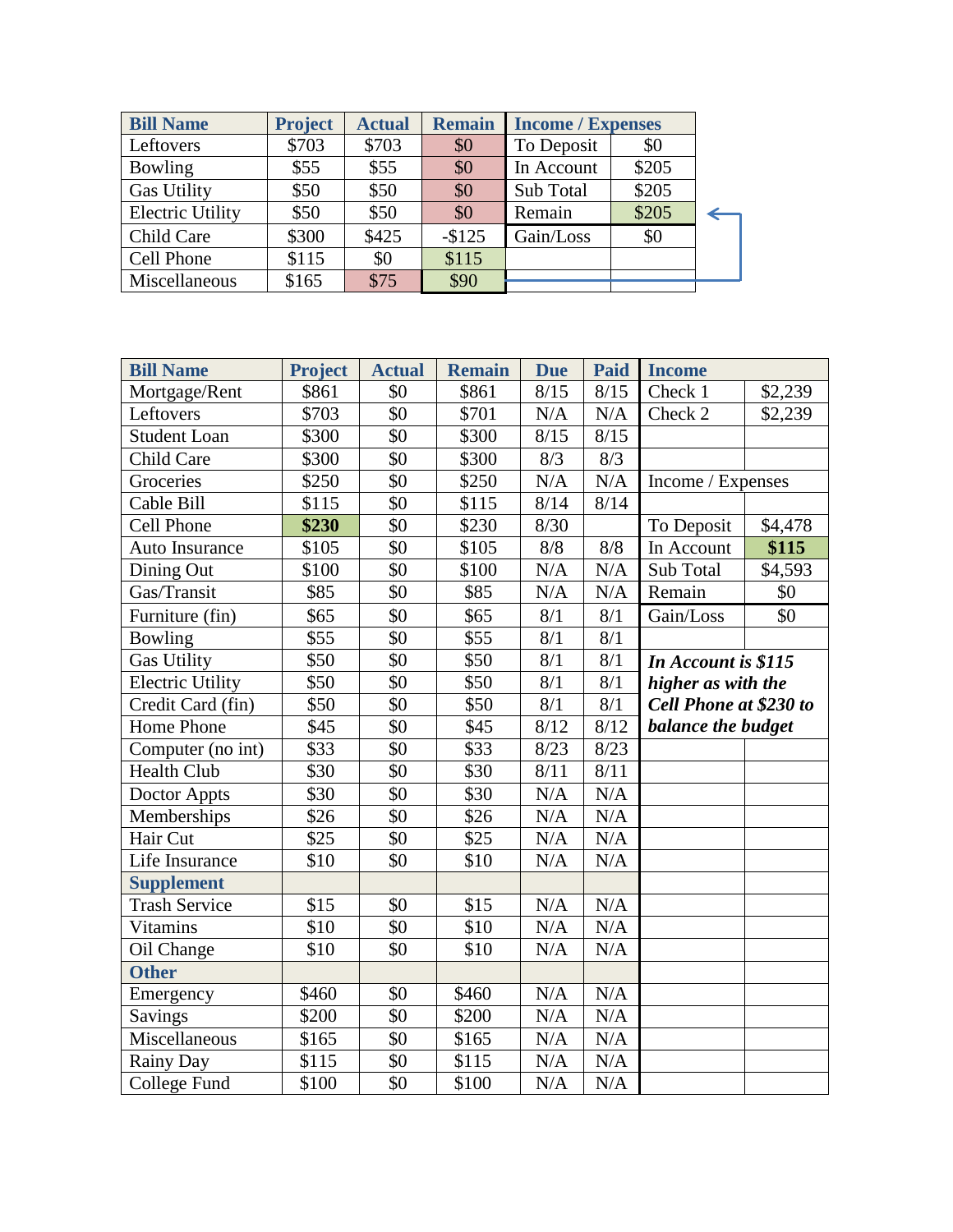*\*Note - In Figure 2.12 the Cell Phone has not been paid, hence it is reflected in the next month's budget which will increase the cell phone to \$230 and the In Account will start with \$115.*

# **2.9 Money Transfer between Accounts**

Each month will have bills with fluctuating amounts going to and from the Supplemental account and it is important that is tracked properly. This will come from the known Supplemental items and some items may come over or under budget. By tracking the money exchange it provides flexibility to have a bird's eye view of how to manage it. The Table below shows the planned items to be transferred to the Supplemental account each month.

| <b>Bill Name</b>     | <b>Project</b> | <b>Actual</b> | <b>Remain</b> | <b>Due</b> | <b>Paid</b> |
|----------------------|----------------|---------------|---------------|------------|-------------|
| Child Care           | \$300          | \$266.08      | \$33.92       | 1/3        | 1/3         |
| <b>Gas Utility</b>   | \$50           | \$81          | $-$ \$31      | 1/1        | 1/1         |
| <b>Trash Service</b> | \$15           | \$15          | \$0           | N/A        | N/A         |
| <b>Vitamins</b>      | \$10           | \$10          | \$0           | N/A        | N/A         |
| Oil Change           | \$10           | \$10          | \$0           | N/A        | N/A         |
| Emergency            | \$460          | \$460         | \$0           | N/A        | N/A         |
| Savings              | \$200          | \$200         | \$0           | N/A        | N/A         |
| Miscellaneous        | \$165          | \$165         | \$0           | N/A        | N/A         |
| Rainy Day            | \$115          | \$115         | \$0           | N/A        | N/A         |
| College Fund         | \$100          | \$100         | \$0           | N/A        | N/A         |

In the Actual column Child Care is under by \$33.92 and the Gas Utility is over by \$31. The underage in Child Care will present and overage in the budget and so this money will simply be transferred over to the Supplemental account through online banking. The Gas Utility will present an overage and money will come from the Supplemental account to even out the budget.

This will be reflected as a new line item in the income and expenses portion of the budget. As utility bills are usually sent prior to the beginning of a new month this amount can be baked in at the beginning of the month.

| <b>Bill Name</b>                               | <b>Project</b> | <b>Actual</b> | <b>Remain</b> | Check 1            | \$2,239 |
|------------------------------------------------|----------------|---------------|---------------|--------------------|---------|
| Base budget item                               |                |               |               | Check 2            | \$2,239 |
| <b>Gas Utility</b>                             | \$50           | \$0           | \$50          | <b>Gas Utility</b> | \$31    |
|                                                |                |               |               |                    |         |
| Modified budget item                           |                |               |               | Income / Expenses  |         |
| <b>Gas Utility</b>                             | \$50           | \$81          | $-$ \$31      |                    |         |
|                                                |                |               |               | To Deposit         | \$4,509 |
| The \$31 underage under the modified budget    |                |               |               | In Account         | \$0     |
| item is cancelled out with addition of the Gas |                |               |               | Sub Total          | \$4,509 |
| Utility line item under Income / Expenses      |                |               | Remain        | \$4,509            |         |
|                                                |                |               |               | Gain/Loss          | \$0     |

Supplemental bills not paid to a creditor or service can handled at the end of the month as they have no technical due date which allows for the mandatory bills to be addresses first, however they can be paid by the budgeter's discretion.